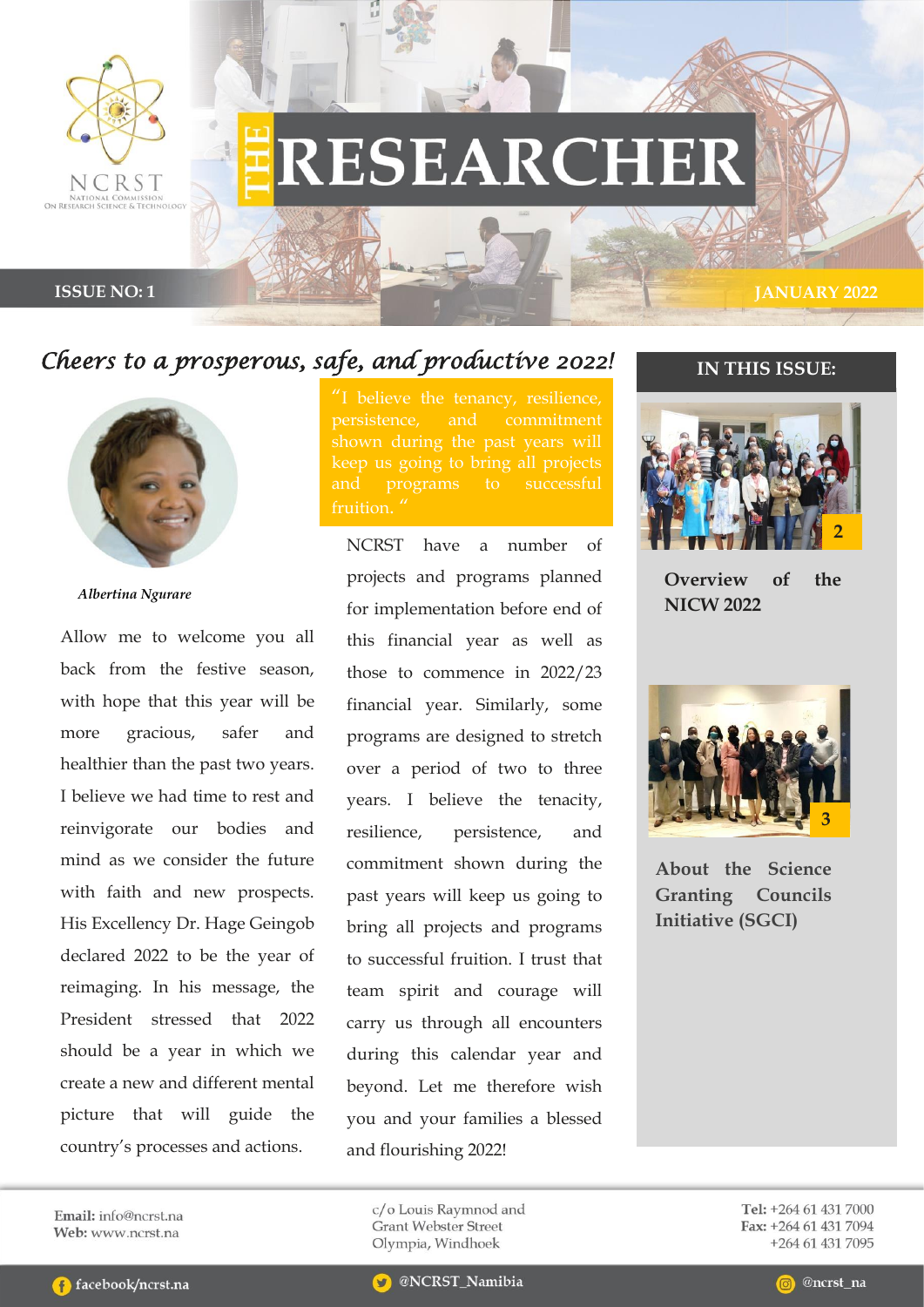

*The 4 national winners of NICW 2021 flanked by NCRST Acting CEO Ms Albertina Ngurare (fl) and SSC Head of Employment Creations Projects Mr Benjamin Iiyambo (fr)*

## **Overview of the National Innovation Challenge for WOMEN 2021**

The National Innovation Challenge for Women is a capacity building and business acceleration initiative designed to empower female innovators in various business concepts such as Business Model Canvas, Financial projections, Human Resources, marketing and branding as well as standards and regulations pertaining to their businesses.

The goal is to have an empowered female population running and spearheading RSTI focused businesses. Priority is given to products and services with high socio-economic impact targeting businesses in Agri-food, Nutrition, Biosciences, Health, ICT/tech, Waste (upcycling), Cosmetics and Better agriculture services.

During the 2021 season of the NICW program phase 3, which was financed by NCRST and the Social Security Commission, 22 female innovators were taught in business modelling,

business strategy development, financial management, intellectual property protection, and pitching, among other things. At the conclusion of the training program, four national winners were chosen to advance to the program's final phase. The winners were eligible for awards of up to \$800,000 in the form of a development voucher that they could use to enhance their businesses.

The 4 national winners are;

- Noi Kids Coding- N\$ 800 000.00
- Bold Creation N\$ 671 000.00
- Ilotu Cosmetics N\$ 609 000.00
- Awana Food N\$ 320 000.00

The winners will use the funds to expand their businesses by purchasing machinery, raw materials, and whatever else they need to support their operations to create jobs.

Email: info@ncrst.na Web: www.ncrst.na

c/o Louis Raymnod and **Grant Webster Street** Olympia, Windhoek

Tel: +264 61 431 7000 Fax: +264 61 431 7094 +264 61 431 7095

@NCRST\_Namibia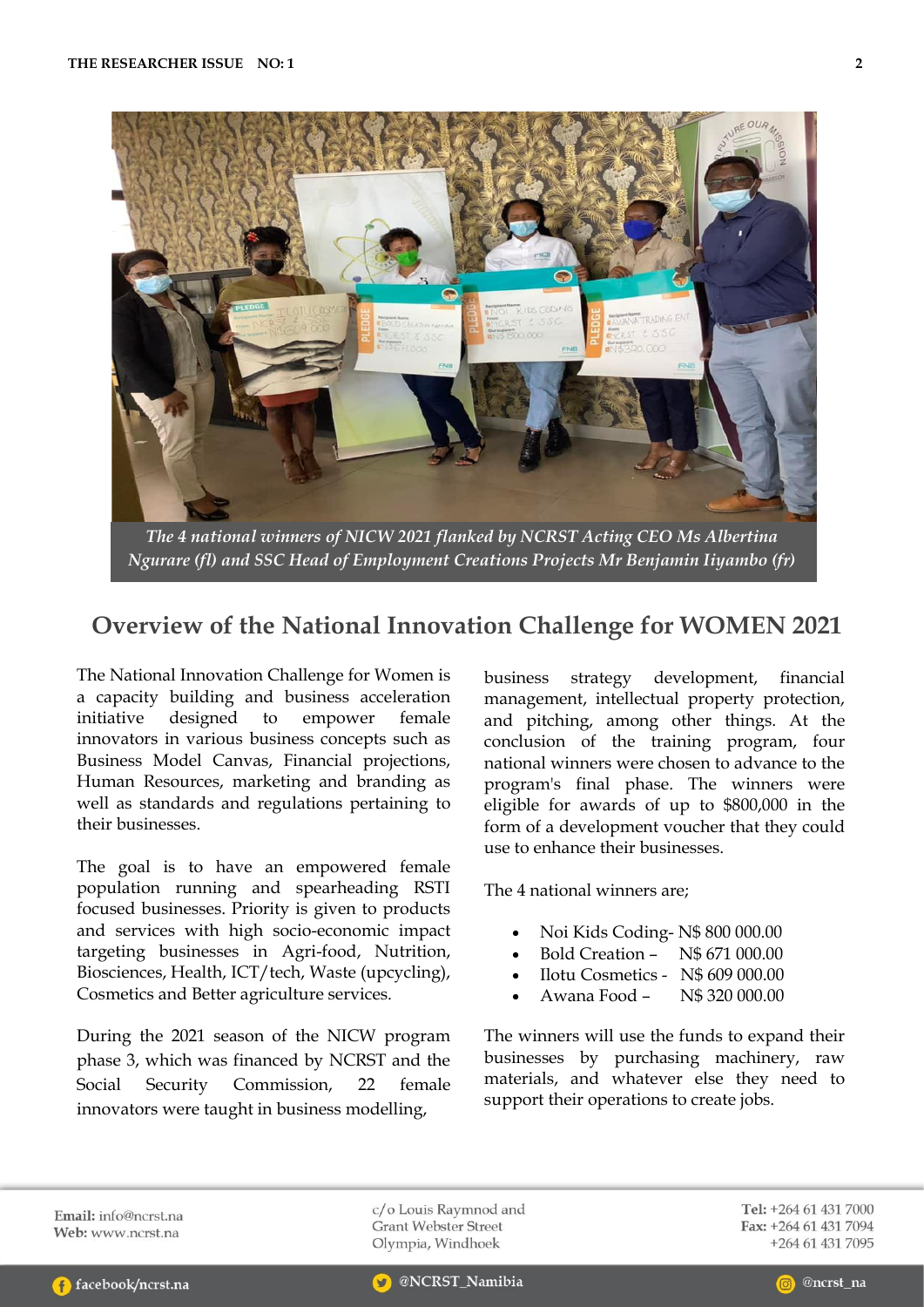# **About the Science Granting Councils Initiative (SGCI)**



## **About the Science Granting Councils Initiative (SGCI)**

The Science Granting Councils Initiative (SGCI) is a five-year project which is being implemented in fifteen (15) countries in Sub-Saharan Africa. It is aimed at strengthening the capacities of Science Granting Councils in the region to support research and evidence-based policies that will contribute to economic and social development.

Objectives of the initiative are to strengthen the ability of the councils to manage research, design and monitor research programmes based on the use of robust science, technology and innovation indicators, support knowledge exchange with the private sector and to establish partnerships between councils and other science system actors.

The initiative is jointly funded by the United Kingdom's Department for International Development (DFID), Canada's International Development Research Centre (IDRC) and South Africa's National Research Foundation (NRF).

**Participation of the NCRST in the SGCI** The National Commission on Research, Science and Technology (NCRST) participated in the SGCI phase one (SGCI -1) by co-funding a regional project together with the Fundo Nacional de Investigação (FNI), Mozambique.

Participation in the SGCI-1 further enabled the NCRST to secure funding for the continuation of the project that was sponsored during SGCI-1. The continuation project is titled "Processing, upscaling and commercialization of food products derived from underutilized fruits and plants in Mozambique and Namibia" managed by the NCRST and FNI. The continuation of the project was awarded under the 2020 NRF/ Deutsche Forschungsgemeinschaft (DFG) Call for Expression of Interest: SGCI-1 Research Projects Continuity.

Email: info@ncrst.na Web: www.ncrst.na

c/o Louis Raymnod and **Grant Webster Street** Olympia, Windhoek

Tel: +264 61 431 7000 Fax: +264 61 431 7094 +264 61 431 7095

@ncrst\_na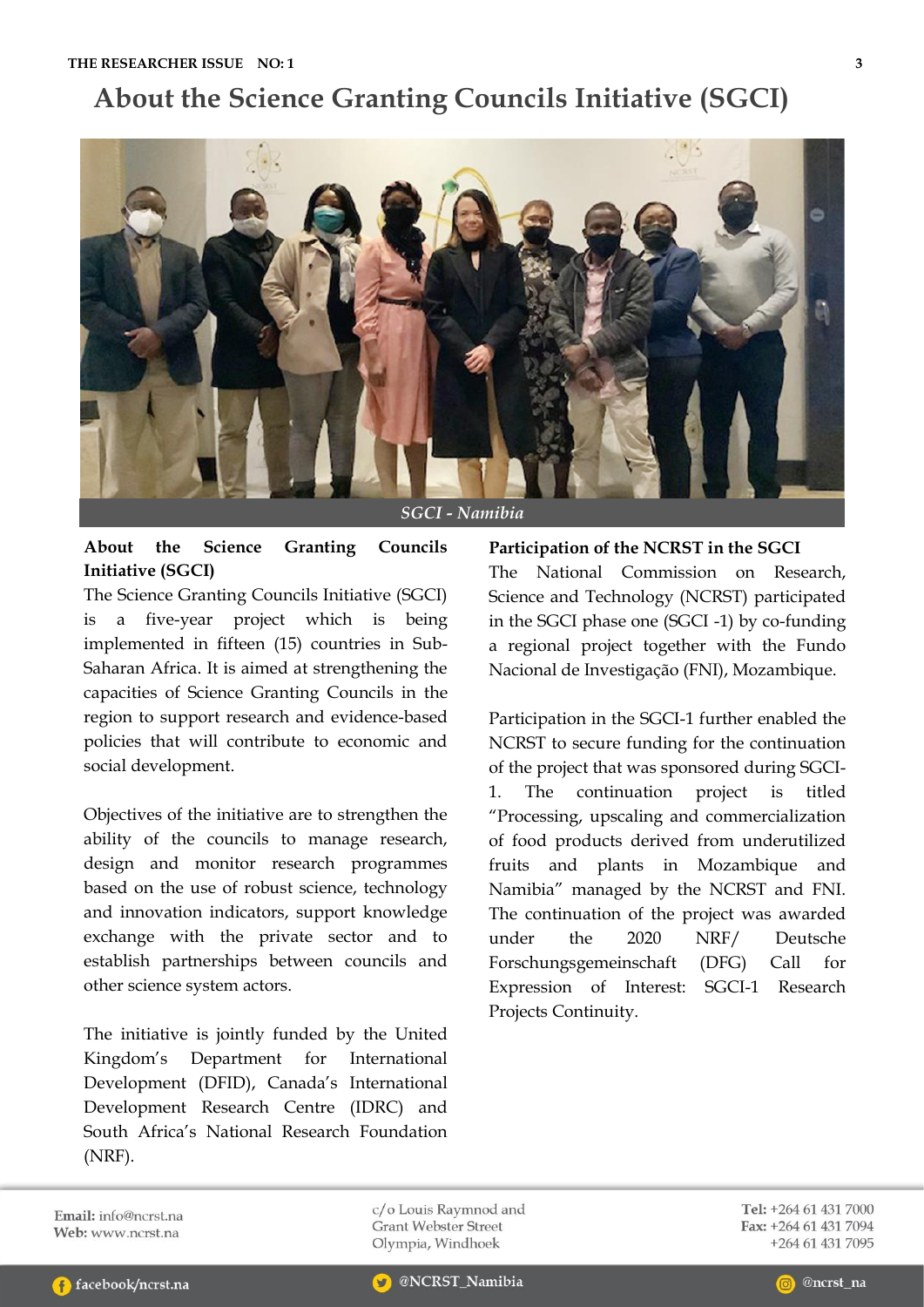The participation in the initiative enabled NCRST to mobilize funds for five new projects under the SGCI phase 2 (SGCI 2), of which one is a joint project between Namibia and Mozambique, titled "Application of indigenous knowledge in the management of infectious diseases (Malaria, Tuberculosis and COVID-19) in Manica and Tete provinces of Mozambique, and in the Zambezi region of Namibia". The five (5) research and innovation projects fall within thematic areas which aims at:

(1) improving climate resilience and food security through smart agricultural technologies and biotechnology;

(2) streamlining indigenous knowledge resources into the mainstream economy;

(3) improving value addition to natural resources; and

(4) promoting local manufacturing.

In addition, the NCRST received supplementary funding for the SGCI-2 which enabled funding of three (3) women innovators in the abovementioned thematic areas to upscale their business as an extension of the National Women in Innovation Challenge programme (NICW).

## **Collaboration with various Collaborating Technical Agencies (CTAs)**

The NCRST participated in various projects as follow:

- The Evidence for Policy (Evipol) project which is led by the African Centre for Technology Studies (ACTS) in collaboration with the Centre for Science, Technology, and Innovation Indicators (CeSTII) and l'Institut Fondamental d'Afrique Noire (IFAN) at Université Cheikh Anta Diop de Dakar (UCAD). Additional support is provided by the University of Johannesburg and the United Kingdom's Science Policy Research Unit (SPRU) from University of Sussex;
- Change Management team for the SGCI Gender Inclusivity Project conducted by Genderatwork;
- The NCRST, FNI and Southern Africa Network for Biosciences (SANBIO) conducted a project management online training course for all project members of both institutions as well as the research project teams in July – August 2021;



Email: info@ncrst.na Web: www.ncrst.na

c/o Louis Raymnod and **Grant Webster Street** Olympia, Windhoek

Tel: +264 61 431 7000 Fax: +264 61 431 7094 +264 61 431 7095